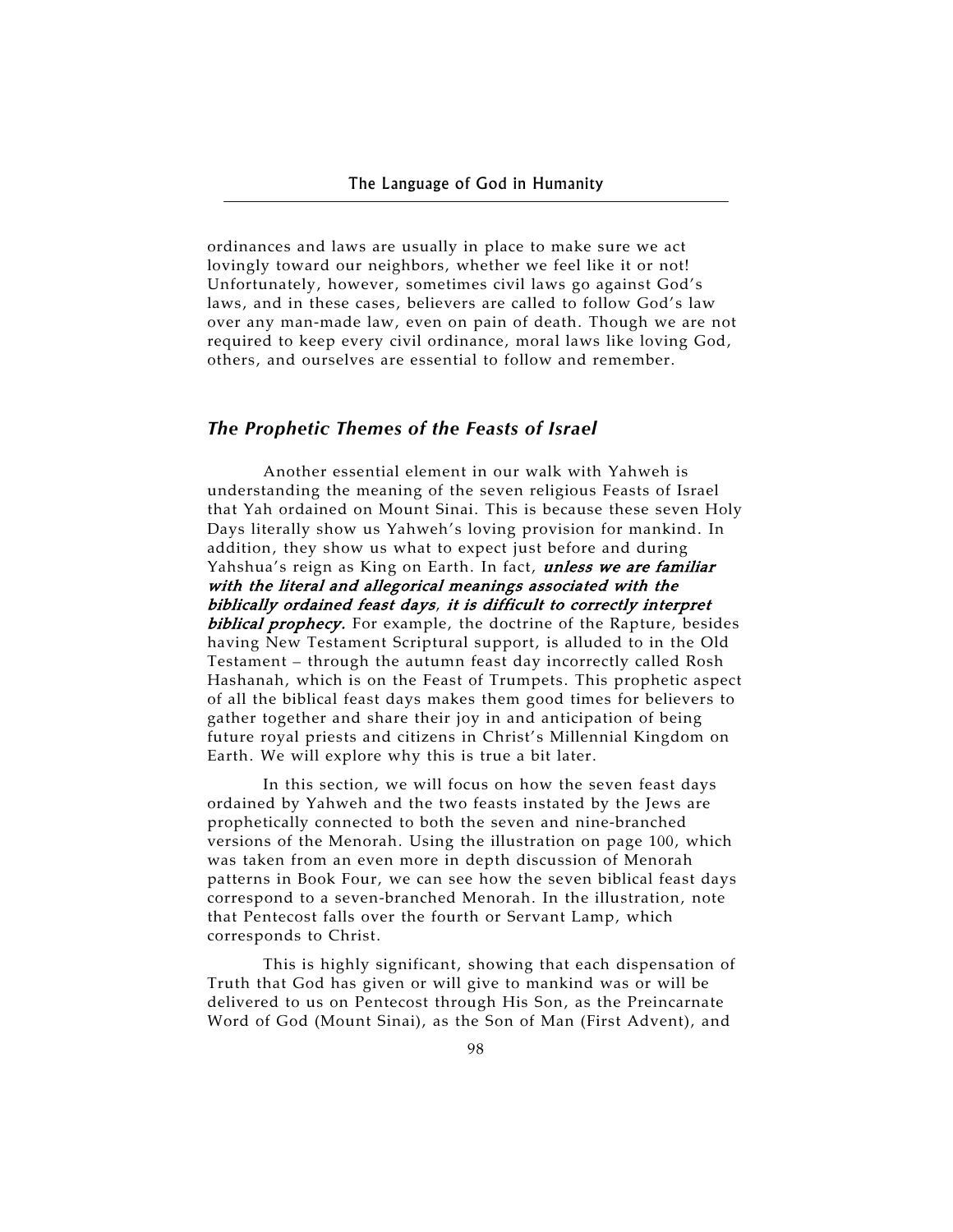as the Son of God (Second Coming). Some think this suggests that Christ will come again in the Rapture around the time of Pentecost. This is possible because, even though this current Church Age dispensation of Grace will end, prophecies in the Book of Revelation reveal that a new dispensation of Grace will be extended to unrepentant sinners. This will be through the ministrations of the 144,000 Witnesses chosen by God from around the world, and the Two Witnesses who will be based in Jerusalem (Rev. 11:3, 14:1). In fact, in Revelation 14:1, the revelator sees Yahshua standing on Mount Zion with the 144,000 Witnesses. This is highly reminiscent of Moses on Mount Sinai on Pentecost.



In reality, when Christ told His disciples that they would not be able to predict the exact day or hour in which Christ would come again (Mat. 24:36), He may have been referring to the unpredictability of Pentecost, which depends on when Passover officially begins and when the Sunday of Passover Week falls. So,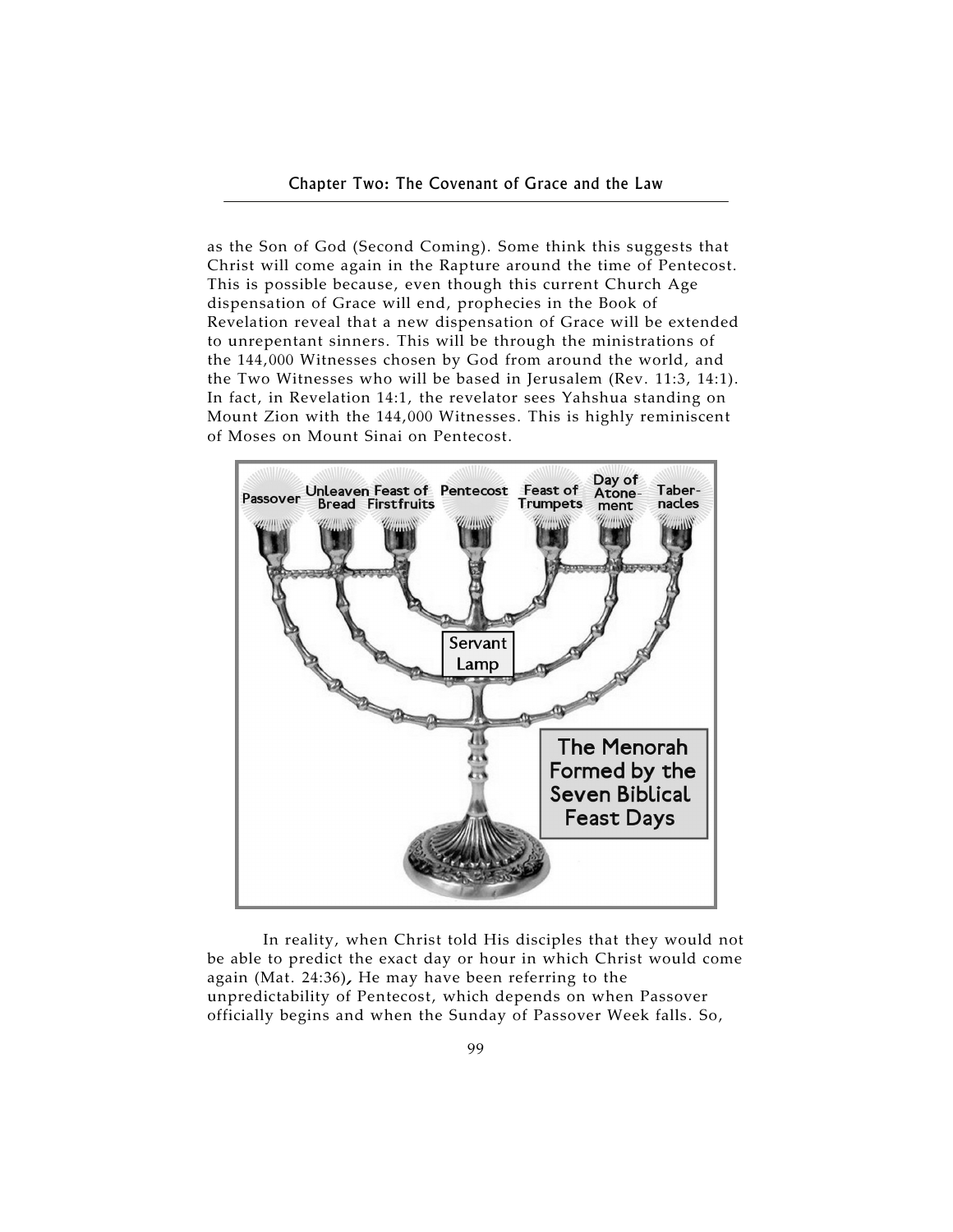though Christ could come at any time, the Scriptures hint that it may be around Pentecost. Since the autumn Feast of Trumpets is a two day feast and Christ's return is associated with trumpets, it could also occur around that time too. But, though we may not be able to predict the exact day of Christ's return, we may be able to predict the year and the season. This is shown conclusively in Book Four, "The Language of God in Prophecy."

Though it is interesting that the Servant Lamp in a sevenbranched Menorah serves as the light representing Pentecost, however, it omits two feast days that were added to the Jewish liturgical year after the Mosaic Law was given: Purim and Chanukah. Fascinatingly, if we place the feasts of Purim and Chanukah at the end of a Chanukiah or nine-branched Menorah, then the center or Servant Lamp becomes the fifth lamp. This would then correspond to the Feast of Trumpets, which is a day that heralds Christ's Second Coming at the Last Trumpet. So, the sevenbranched Menorah's central lamp marked Christ's First Advent, while the central lamp in a Chanukiah marks Christ's Second Advent. This has led some prophecy teachers to assume that Yahshua will come again on Rosh Hashanah or the Feast of Trumpets. But there are allusions to the Rapture in the Song of Solomon that suggest it is more closely tied to Pentecost and Tu'B Av, or the mid-summer beginning of the grape harvest in Israel. In any case, it is futile to guess when the Rapture will be, since no one can predict the exact day or hour of that glorious moment in history except God Himself.

In the Chanukiah Menorah, the final lamp no longer corresponds to the Feast of Tabernacles, which depicts the Millennial Rule of Christ, but to Chanukah, which is a Festival of Light that signifies Christ's First Advent as well as Christ's and all Creation's final victory over evil and tyranny just before the ushering in of the New Heaven and New Earth. This does not occur at Christ's Second Coming, but at the end of His Millennial Kingdom on Earth, when fire will come down out of heaven to destroy the remaining wicked who surround "the beloved city" or Jerusalem (Rev. 20:9). This is fitting, since the feasts of Purim and Tabernacles correspond to the setting up of Christ's Millennial Kingdom. As will be shown in the next section, Purim allegorically depicts the True Church in history up to the time of Christ's Second Coming. As shown here, however, it may also correspond to the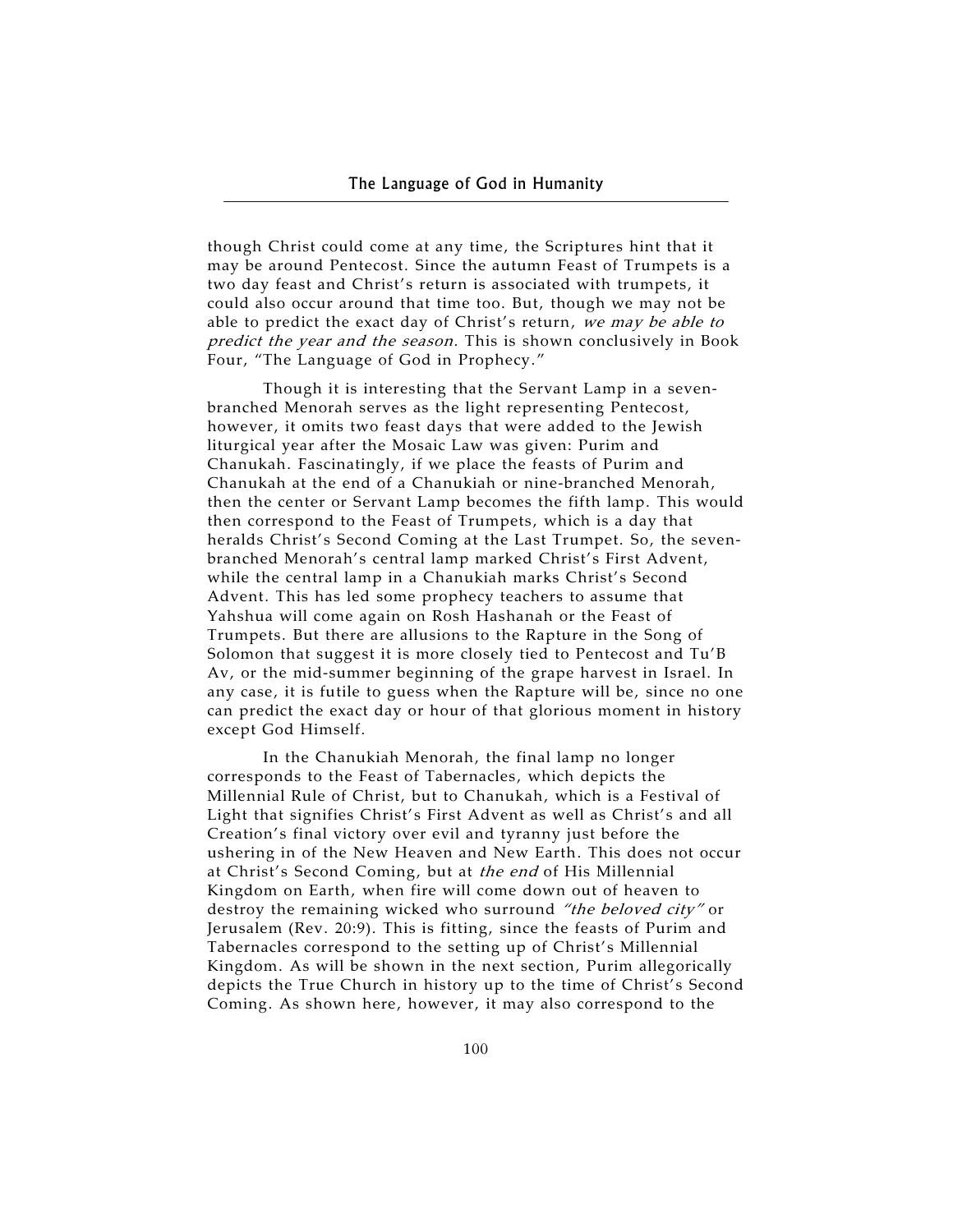end of the Millennial Rule of Christ, when evil armies will again be vanquished in the valleys surrounding Jerusalem for the last time.

Besides giving us a glimpse of the joyful future that God has planned for us, the seven Holy Days from the time of Moses (and two holy days added later) are the backbone around which the body of the Law of Moses was built. This is why they will continue to be kept during the Millennial Rule of Christ. At that time, there will be saved and unsaved, mortal people coexisting with the resurrected, immortal saints who have taken part in the First Resurrection. Therefore, the biblical feast days will be kept to instruct these people in the ways of righteousness. In addition to their ability to teach spiritual principles, these Holy Days are filled with much prophetic symbolism, and serve to show spiritually aware people the correct sequence of events to expect in the Last Days.

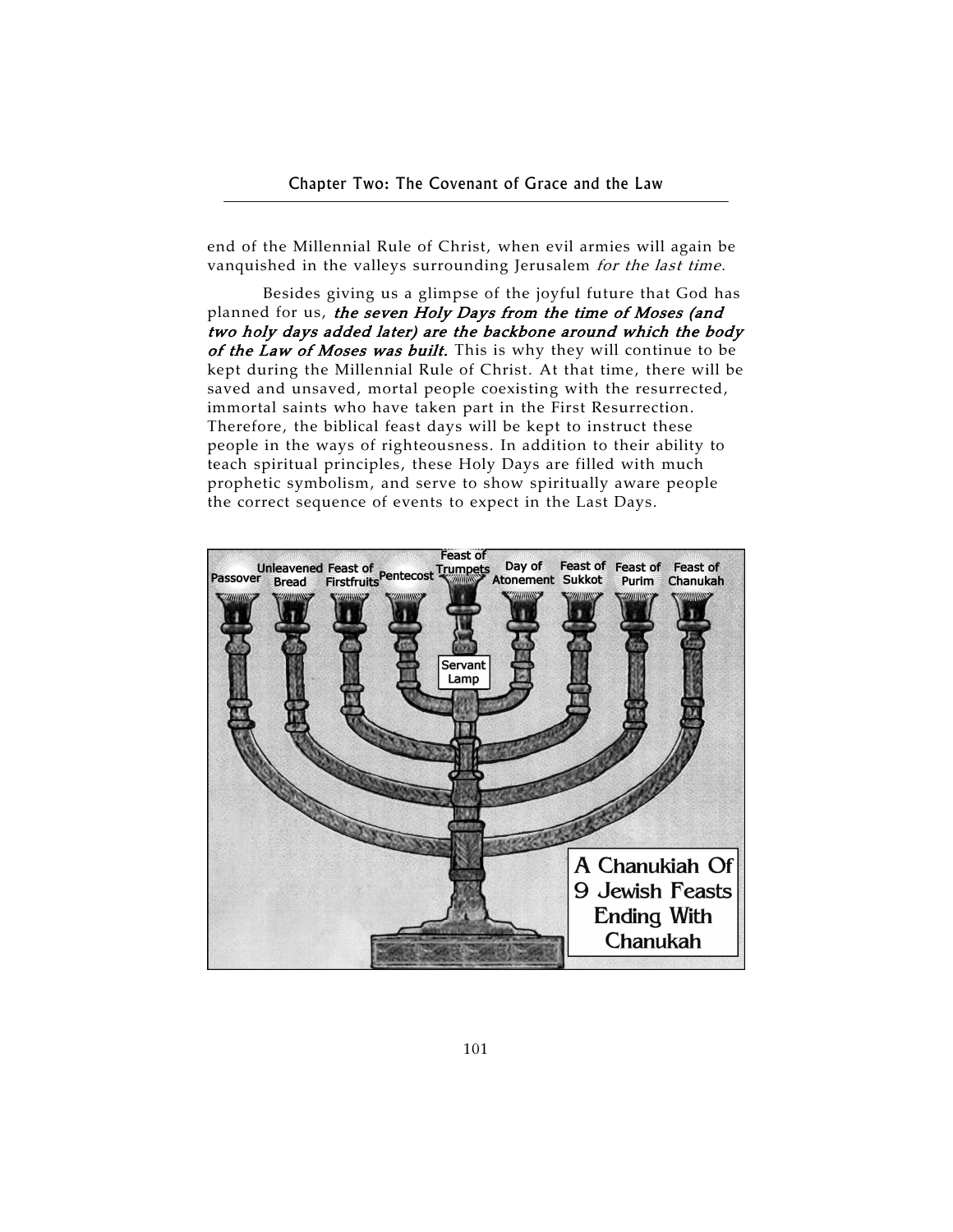Just as there is a definite connection between Yahshua's First Advent, Passover or Pesach, the Feast of Unleavened Bread, and Pentecost or Shavuot, there are clear symbols linking the Last Day, the Great Tribulation, Yahshua's Second Coming, and the Millennial Kingdom to Rosh Hashanah, also known as the Feast of Trumpets or Yom Teruah, followed by the Day of Atonement or Yom Kippur, and the Feast of Tabernacles or Sukkot. Each one of these biblical Holy Days is filled with symbolism that tells us about our relationship to each other, to the Earth, and to our heavenly Father. They do so while emphasizing every human being's need for family, fellowship, and love, while also showing us our need for Yahweh's love and His salvation given through Christ.

Every biblical Holy Day is like a rehearsal of what we need to do, and where we need to go to find salvation, and fellowship with God, and each other. That is, they are meant to show the righteous, and the unrighteous what is expected of them, and what God has done for them, and will do for them in the Last Day. In addition, they give us a small sampling of the joy, acceptance, love, and forgiveness we will experience during the Millennial Rule of Christ and afterward - in eternity.

Since these biblically ordained Feasts of Israel are powerful teaching tools, they should not be ignored as meaningless, but embraced by Christians who desire a closer relationship with God the Father and His Son. Remember, Yahshua could fulfill the Law because He knew it better than anyone else ever born, and the Gospels confirm that He constantly taught from the Old Testament Torah, and personally kept all the biblical and extra-biblical Jewish Holy Days. Since, as Yahshua's disciples, Christians are called to follow Christ, they should endeavor to keep the Sabbath and biblical Holy Days like He did, and to study the Torah that He clearly preached about during the Sermon on the Mount and at other times during His ministry in Judea.

Due to their enormous ability to instruct us visually, experientially, and verbally, every Christian should endeavor to utilize the rituals and symbols surrounding the biblical Holy Days to spiritually instruct their children and unsaved friends. Therefore, the remainder of this chapter and Chapter Ten focus on explaining the value of knowing the rituals, themes, and symbols surrounding the feast days on the Jewish calendar. In this way, these feasts can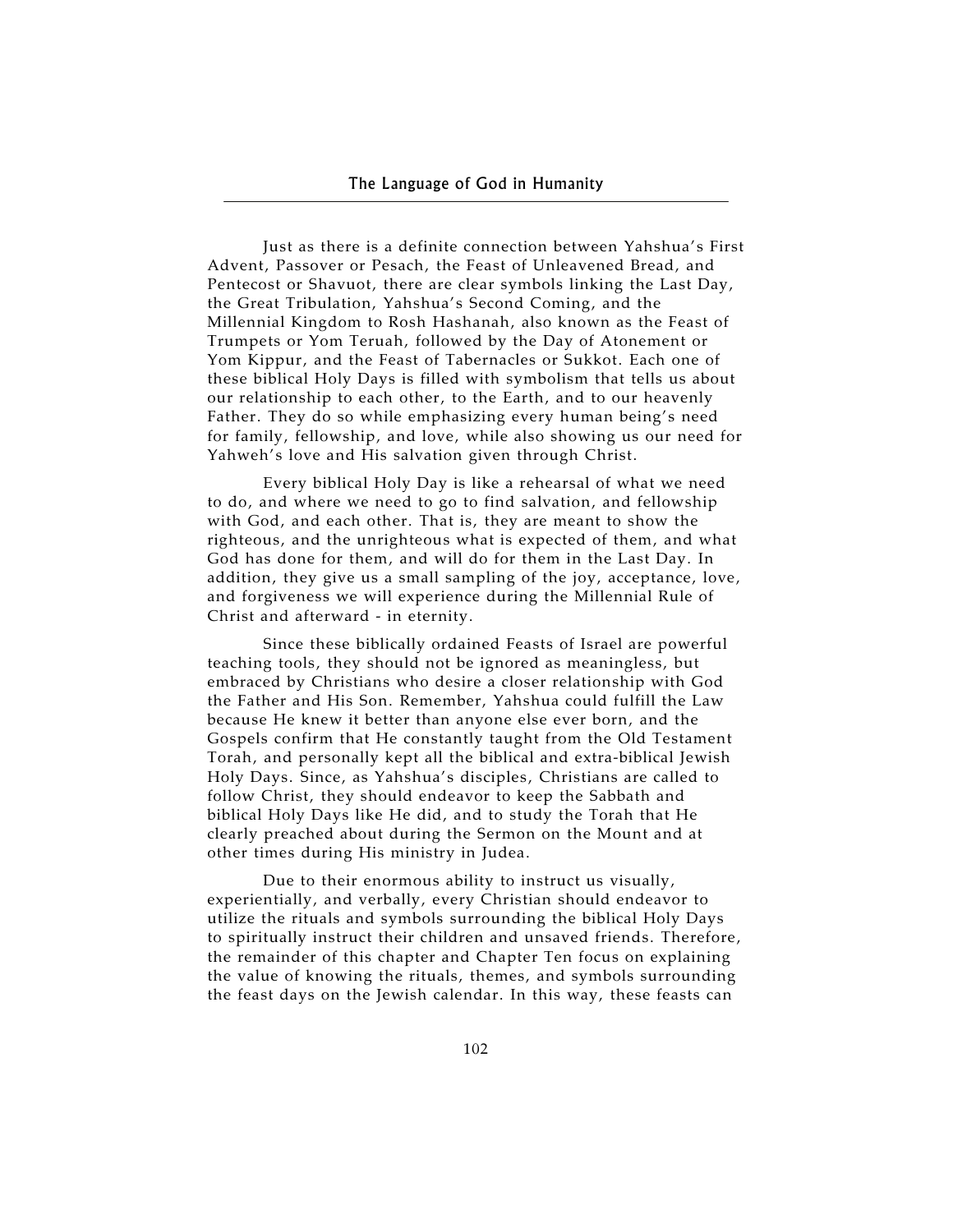serve as the spiritual training tools they were always intended to be.

## *Purim: Tied to the Great Tribulation*

There are two other Feasts of Israel that were not part of the original Covenant agreement that Yahweh made with Moses and the Israelites. These are Purim and Chanukah. However, though Yahweh did not directly order these two feasts, He inspired them. Also, like the seven biblical Feast Days, these two feasts were instituted to commemorate miraculous acts of God's Grace, power, provision, and mercy. Therefore, like their God-ordained counterparts, these two feast days celebrating God's triumphs over all the enemies of His chosen people have a powerful prophetic message. Uncannily, these two Israelite-instated feasts also do much to contrast the difference between a works-led congregation and a Spirit-led one. This is rather ironic, since the same Jews who rejected the Grace and mercy of the New Covenant initiated these two special observances!

First, let's focus on the amazing story of Esther and the Feast of Purim. Purim commemorates a story of Jewish deliverance in the Old Testament Book of Esther. The Feast of Purim was added to the Jewish religious calendar during the time of Israel's exile in Babylonia. Purim memorializes the victory of the exiled Jews over their enemies through the courage of Hadassah, the beautiful Jewish virgin who became Esther, the Queen of Persia. Through her petition to King Ahasuerus, the Jews were able to successfully defend themselves against their foreign enemies in Persia.

Purim is celebrated in late winter - usually in March. On the Jewish Lunar Calendar, this celebration of the Jew's victory over their enemies is always during the Full Moon on the 14th day of the 12th lunar month called Adar - one day after the Jews protected themselves successfully against their enemies on the 13th of Adar.

Interestingly, Purim is exactly one month before the Full Moon celebration of Passover. The decree to annihilate the Jews was made by Haman the day before the previous Passover, on the 13th of the first month of Nisan. Though Haman ostensibly gave the enemies of the Jews in Persia nearly a year to prepare for their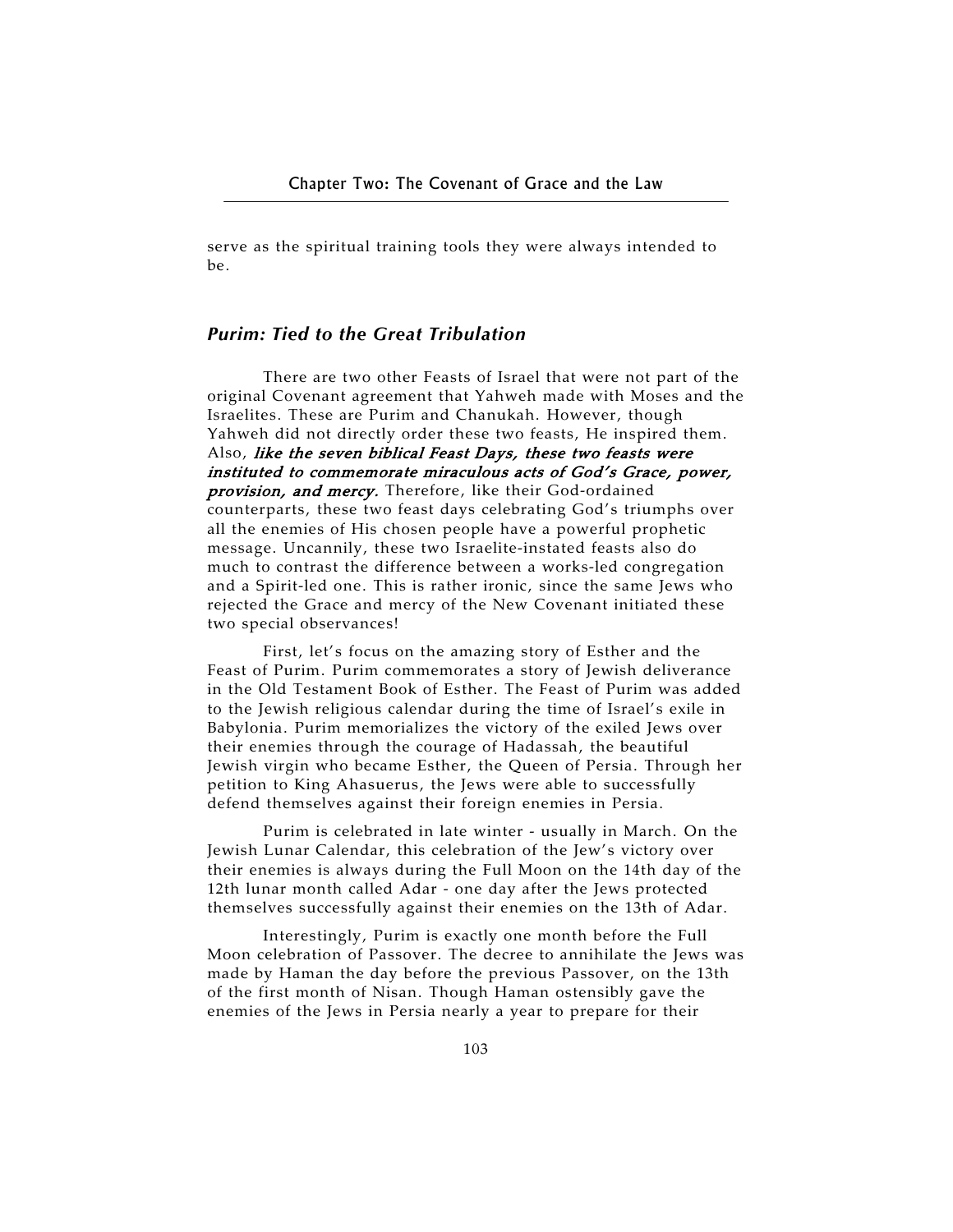slaughter of the Jews, he also gave the Jews the same amount of time to seek God's help in providing a solution to their plight.

Amazingly, these dates seem to speak prophetically in regard to my hypothesis that the 12 Millenniums consisting of the Six Great Days of Creation, and the Six Great Days of Men's Works are to be followed by a 13th Millennium ruled by Christ, and then by a 14th perfect Age that will be everlasting. It is important to note here that all evil will not be averted during Yahshua's earthly reign until the very end of that time, when Satan will finally be cast into the Lake of Fire forever:

> "Now when the thousand years have expired, Satan will be released from his prison and will go out to deceive the nations… Gog and Magog, to gather them together to battle, whose number is as the sand of the sea. They… surrounded the camp of the saints and the beloved city. And fire came… out of heaven and devoured them. The devil, who deceived them, was cast into the lake of fire… where the beast and the false prophet are. And they will be tormented… forever and ever." - Revelation 20:7-10 (NKJ)

This passage of Scripture is telling us that Yahshua's long sought-after Millennial Reign will not be the end of evil on the Earth! How else could Satan still be around to tempt and deceive men and raise a wicked army as large as "the sand of the sea" that will need to be destroyed? Instead, it will be a time when no demons or fallen angels will be around until the very end of that Age, when the last evil tares will be weeded out from among the good wheat in the Master's earthly garden. Therefore, the 13th day of Adar in Esther's day was likely a prefiguration of the end of the Thirteenth Great Day, when Yahshua will wipe out every last trace of evil on the Earth with fire.

Recounting the Esther story, many other parallels and types can illuminate our understanding of events in the future. The story begins with King Ahasuerus throwing a banquet. Interestingly, the Bible's Book of Ezra identifies this same King Ahasuerus by the name of Cyrus, who was also known as Xerxes, or alternatively as Artaxerxes by the Greeks. At this time, the king asks his wife Queen Vashti to come to the banquet hall. But Vashti is haughty, and apparently refuses to be put on display (perhaps because she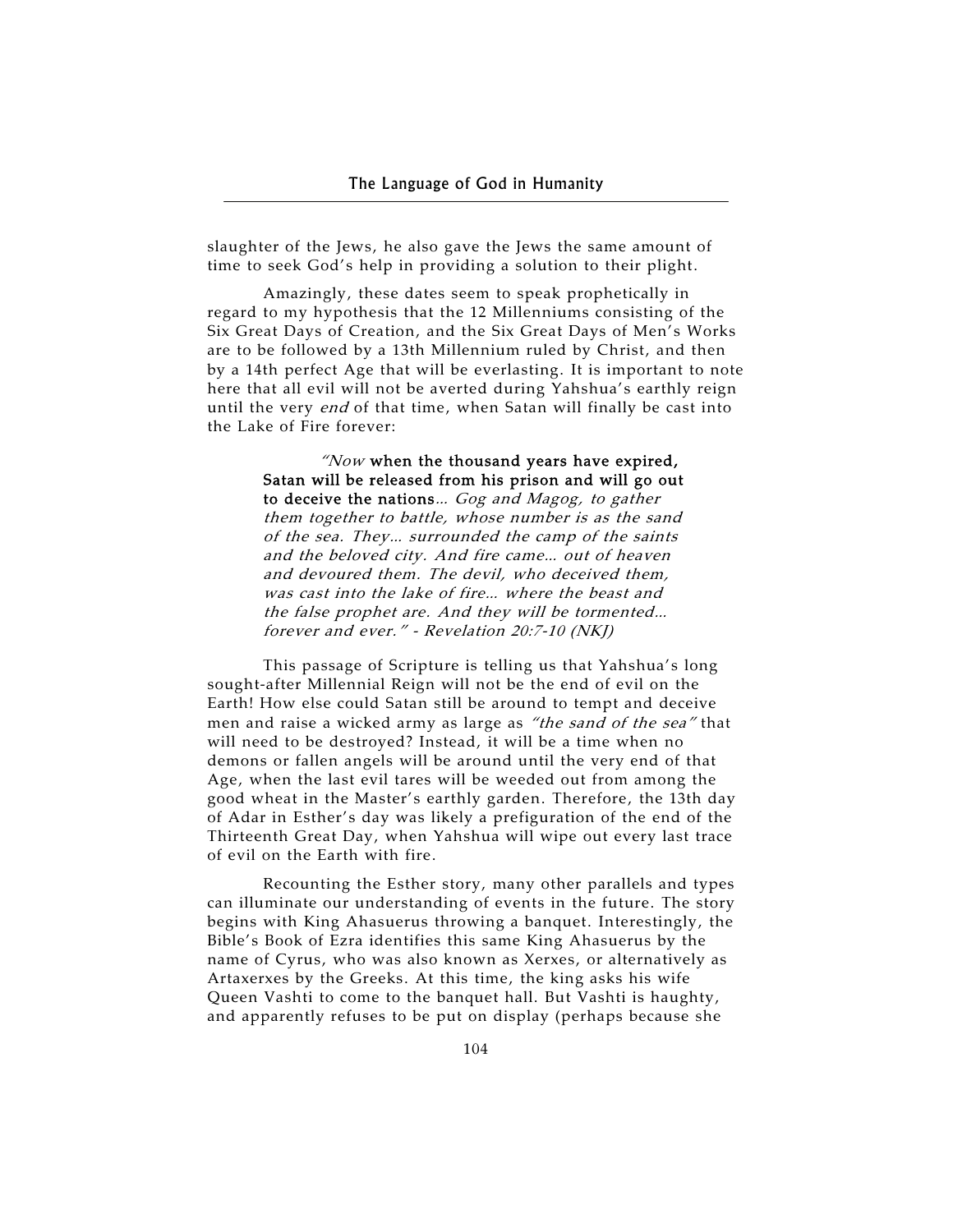feels underrated - like a prize mare instead of a desirable woman) (Esther 1:10-12). Interestingly, there are seven eunuchs and seven princes who serve the king and are his closest confidantes (Esther 1:10,14). The seven eunuchs go to fetch Queen Vashti into the king's presence, but she refuses to come - in apparent mimicry of the Israelites who refused to go up to the top of the mountain with Moses to meet with Yahweh face to face (Exodus 20:19). It is therefore the seven princes who help the king to decide the disobedient woman's fate as a defiant wife and queen.

This leads to Vashti's banishment and begins the quest to find a more deserving (i.e. humble) queen for the king. At this time, all the loveliest maidens in the kingdom are brought to the palace to be beautified over many months, after which they will be allowed to spend only one night with the king. If they please him, they will be considered for the position of queen, but if they do not, they will spend the rest of their days in a harem as unwed concubines that serve the Queen. These concubines serve as an image of the mortal Gentile nations that will surround Jerusalem in Yahshua's Millennial Kingdom, but will be kept at a distance from Yahshua's Throne until they repent fully and submit to Him.

Now, among the maidens taken from their home to become concubines, there was a lovely Jewish girl named Hadassah, who takes the name of Esther to hide her Jewish identity. Since Hadassah was a Jewess who had spent all of her prior life as an orphan under the care of her loving Jewish Uncle Mordecai, it is odd that she was chosen for this role. Since Mordecai was a distinguished judge in service to the king, Hadassah surely would not have had to endure the fate of becoming a concubine unless she wanted to! This implies that Hadassah voluntarily chose this role.

Already we can see archetypes emerging in the story, with the King of Persia representing Yahweh God in His fatherly and kingly roles, while Queen Vashti signifies the Israelites that became yoked under the Law, overly proud of their privileged status with Yahweh, disdainful of all outsiders, and unwilling to extend God's salvation to them through love, forgiveness, mercy and acceptance. In juxtaposition, we find Mordecai, a type of Christ who is the loving caretaker of Esther, and the mediator between his people and Esther, who has the ear of the king.

Meanwhile, Esther serves as a prefiguration of the True Church. For example, when Esther is taken to the palace, she leaves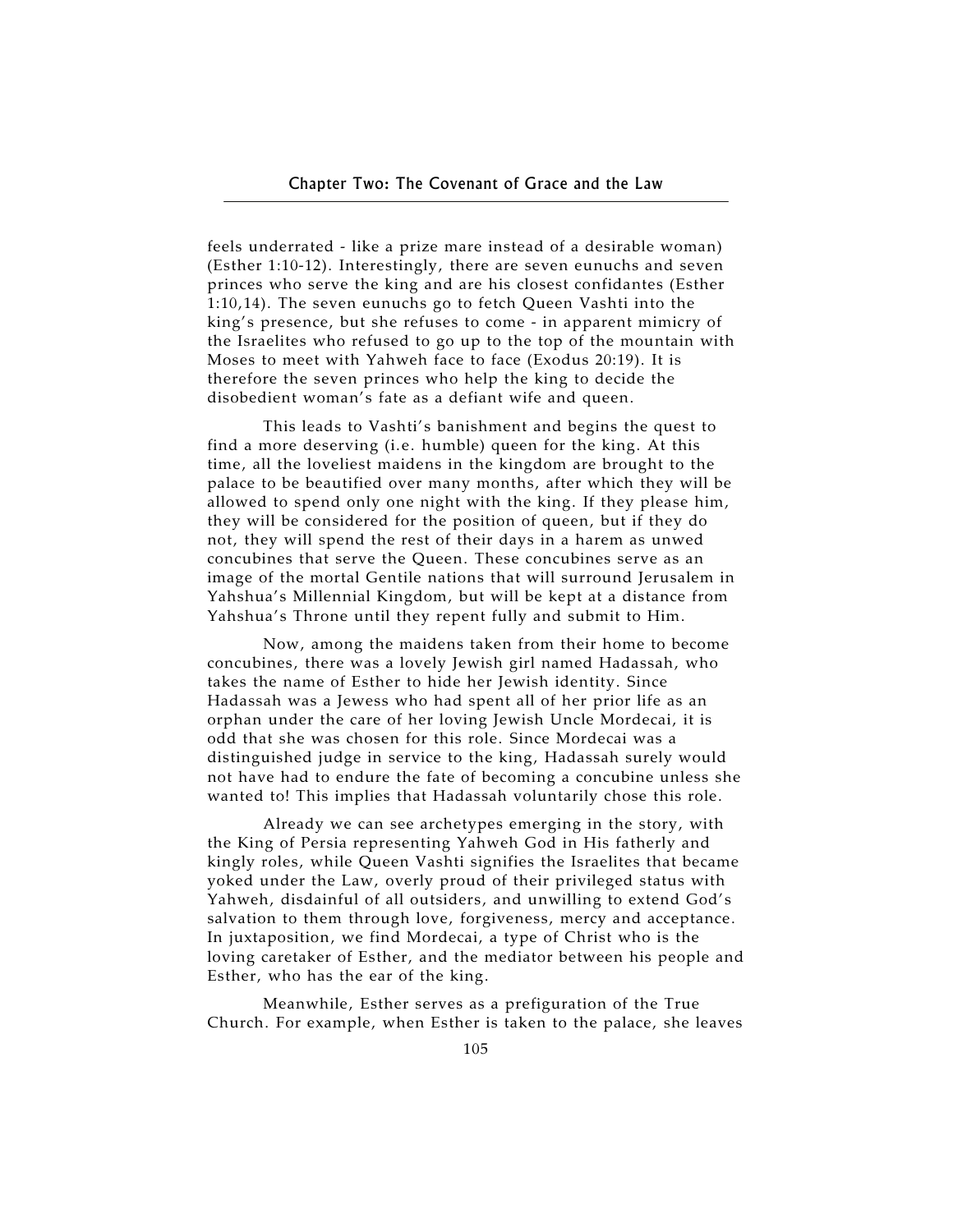the ordinary world around her and enters a separate place of unimaginable wealth and beauty. It therefore likely felt as if she had left the mundane earthly realm of her peers altogether to serve a grand role in a loftier place. In this respect, Esther's fate prefigures the Rapture of the True Church, when all faithful believers will be taken up to Heaven to serve as the wife and Queen of the King of kings.

Due to these obvious analogies, it seems likely that the seven eunuchs and princes who serve the Persian king represent the Seven Churches of Revelation. For example, the seven eunuchs and seven princes seem directly tied to the following Scripture:

> "The mystery of the seven stars which you saw in My right hand, and the seven golden lampstands: The seven stars are the angels of the seven churches, and the seven lampstands which you saw are the seven churches." - Revelation 1:20 (NKJ)

The seven angels in this verse can be directly connected to the seven eunuchs of King Ahasuerus' court, while the seven lampstands or churches are easily equated with the seven princes who serve the same king! Though these seven churches currently exist in the world, they will one day also serve their Messiah and King in Heaven as the Bride of Christ along with her five faithful virgin attendants at the Wedding of the Lamb.

Further on in the story, we find that Esther - who wisely chooses to hide her identity and listen to the eunuch Hegai pleases King Ahasuerus so well and is so beautiful to behold that she is soon desired above all the other women in the king's harem, and thus becomes the new Queen of Persia. This suggests that Esther not only pleases the king physically, but that her real love for him sets her apart from all the other women he knows.

Meanwhile, a drama begins to unfold outside the palace between Mordecai and the king's chancellor or Vizier Haman, who hates Mordecai because he will not bow down to him like the other people do. In fact, Haman hates all the Jews for following Mordecai, who will not bow to anyone with an Amalekite heritage, as the Amalekites were the sworn enemies of Israel.

Interestingly, Haman is identified as an Agagite, which means he was a descendent of the Amalekite king called Agag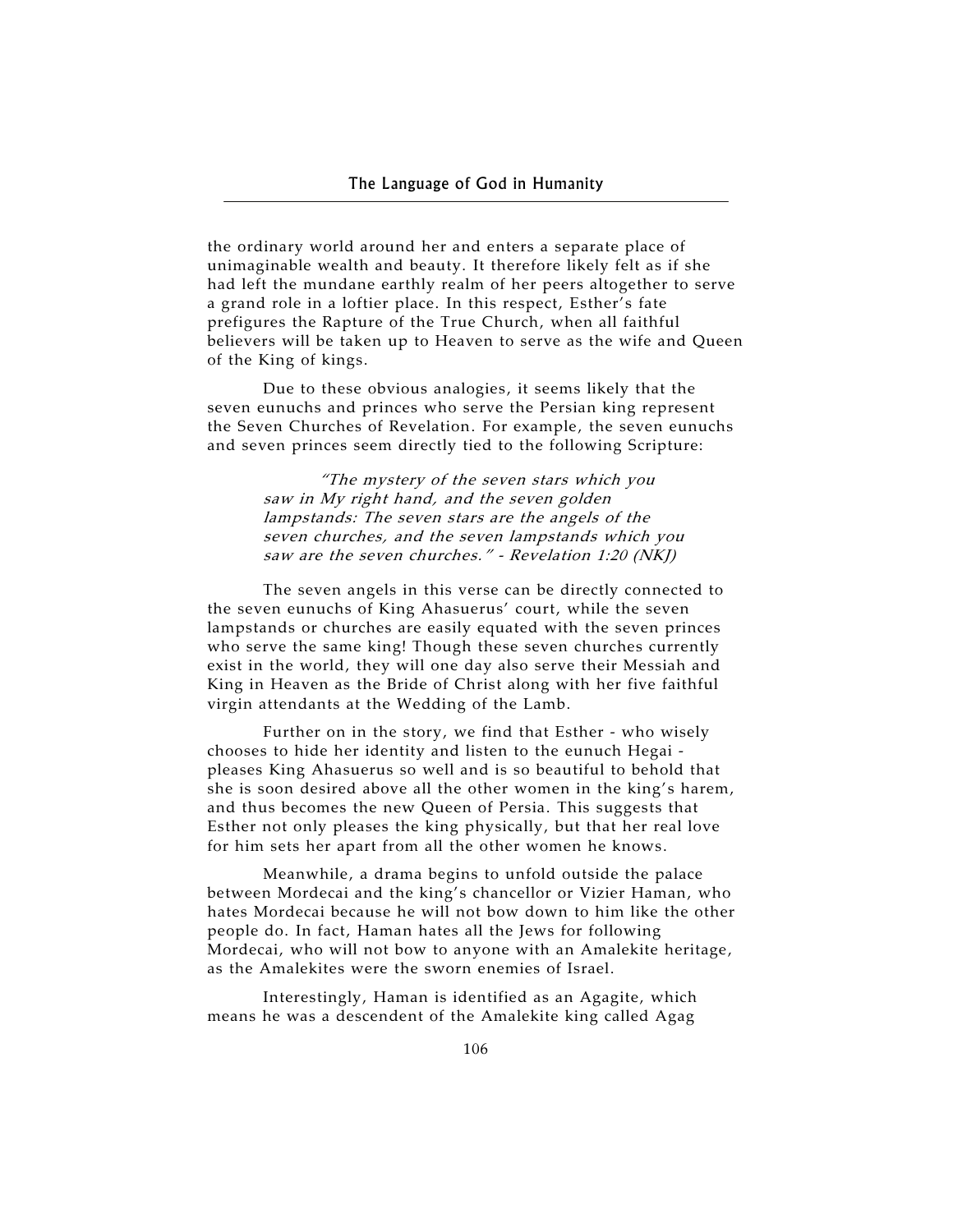(Esther 3:1; 1 Samuel 15:8). Agag may have been a descendent of the Anakim, who descended from the Nephilim that serve as the Seed of the Serpent or Satan in prophecy (Genesis 3:15). This is why the prophet Samuel later mercilessly hacked Agag to pieces when Saul disobeyed God and spared Agag's life (1 Samuel 15:32- 33). Sadly, in sparing Agag's life, Saul also must have spared at least one of Agag's genetically tainted children. Later, the descendents of Agag gave birth to Haman - a prefiguration of the Antichrist of antichrists who will rule during the Great Tribulation. Eerily, Haman has ten sons who eventually perish along with him (Esther 9:12-13). These ten sons may be a prefiguration of the ten horns or kings that will give their power to the Antichrist, which are spoken of in Daniel and Revelation (Daniel 7:24; Rev. 13:1). They may also allude to the unrepentant wicked that will be found among the Ten Lost Tribes of Israel in this Last Day.

| Characters in                                               | Allegorical                                                                   |
|-------------------------------------------------------------|-------------------------------------------------------------------------------|
| <b>Esther Story</b>                                         | Archetype                                                                     |
| King Ahasuerus/Xerxes                                       | Yahweh and Yahshua as King                                                    |
| Haman the Agagite                                           | Antichrist/Satan-Azazel/Anakim                                                |
| Mordecai the Jew                                            | Judah Ruled By The Spirit -<br>Yahshua as Messiah                             |
| Queen Vashti                                                | Israel ruled by the flesh and the<br>Mosaic Law                               |
| Esther/Hadassah and her<br>seven choice maid servants       | Hidden Israel ruled by the Holy<br>Spirit; the True Church                    |
| Eunuchs Hegai, Shaashgaz,<br>and Hathach                    | The Holy Spirit as the motherly<br>aspect of God the Father                   |
| The seven eunuchs and<br>seven princes (Esther 1:10-<br>14) | The seven angels and seven<br>churches of Revelation,<br>Chapters $1, 2 \& 3$ |

# **Allegorical Roles of Characters in Esther**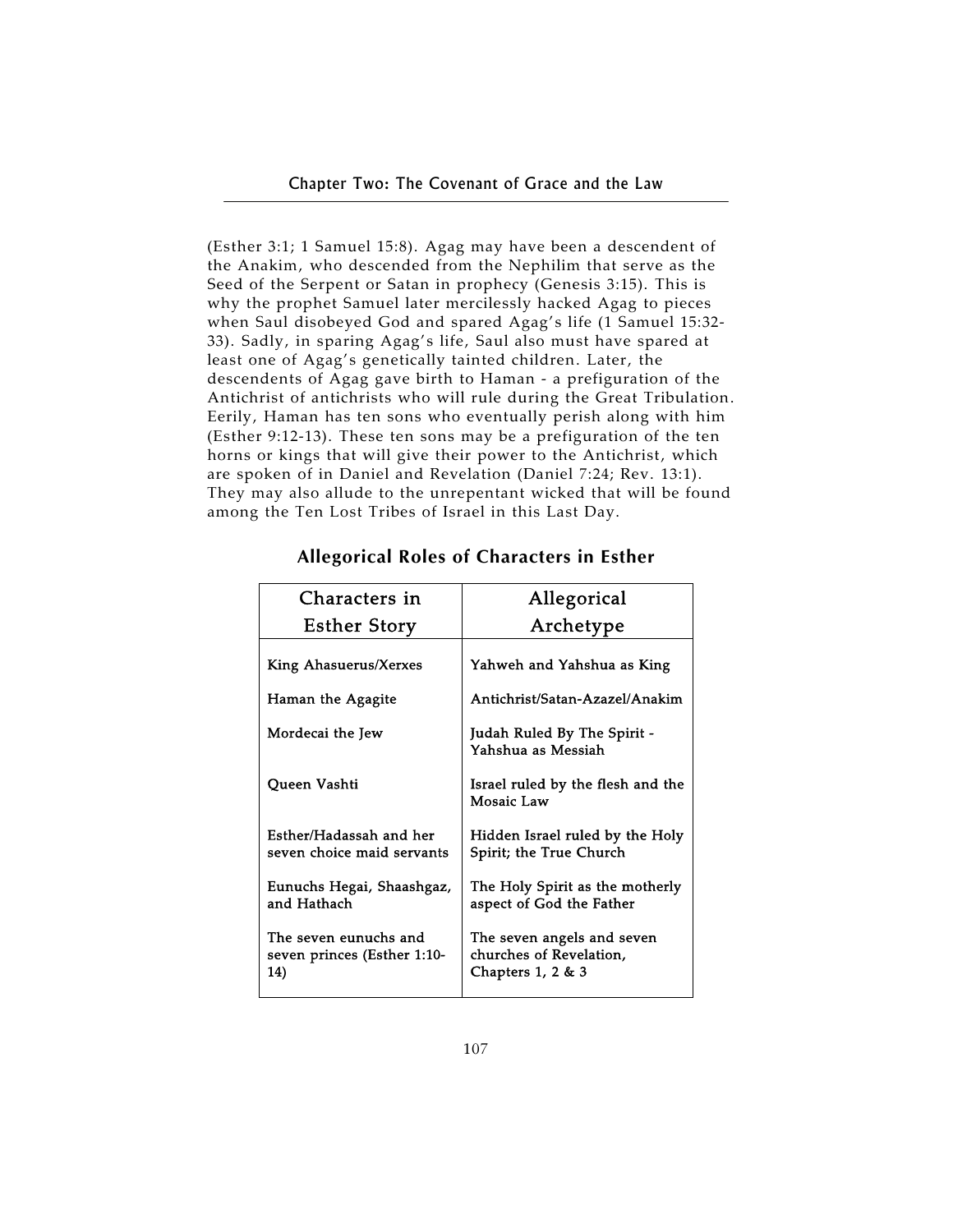Now, Haman plots to destroy the Jews by coaxing King Ahasuerus to give Haman the authority to pass a royal edict allowing all the enemies of Israel to rise up in arms against them on the 13th day of Adar (Esther 3:5-10). When Mordecai learns of this plot, he dresses in sackcloth and mourns. Later, Esther finds out about Haman's plot from Mordecai, but is hesitant to go to the king because it is against the king's law for anyone to approach him without his permission. But Mordecai warns Esther that she will likely perish anyway if she does not help her people (Esther 4:14).

Interestingly, Mordecai, the good Jew and hero of this story shares his heroic role with his niece Esther, who is a prefiguration of Israel as found in the True Church. For example, just as many people now in the True Church did to survive, Esther divorced herself from her Israelite heritage, and concealed it by eating unclean foods in the harem, worshipping God on the same days that the Persians worshipped their many gods, and by sleeping with a Gentile who was initially not even her husband. In this way, Esther ensures her survival and acceptance among the heathens she must live and work with. But, in Esther's willingness to forsake her heritage, there is also the implication that she truly desires to please the king, and has secretly fallen in love with him. In this fashion, Esther and her seven choice maid servants (Esther 2:9) prefigure the True Church, which - despite its Gentile veneer - is Jewish at heart, loves God, and desires to please Him above all else.

In Mordecai, we see an honorable man who loves King Ahasuerus in a different way than Esther. He loves the king by being faithful in his duties within the king's empire, and in his promise to protect, and honor the king, and care for his people. Mordecai shows his exemplary character when he overhears two of the king's eunuchs plotting to assassinate the king. Interestingly, instead of going to the king himself, Mordecai tells Esther of this plot, and allows Esther to alert King Ahasuerus about it, though she gives Mordecai the credit (Esther 2:21-22). This places Esther and Mordecai in an even higher regard with the king.

After being gloriously successful in her subterfuge, and placed in a position of extreme favor as the Queen of Persia, and as the dearest love of King Ahasuerus, Esther is called to tell the truth about her Jewishness, and risk everything she has worked so hard to establish and maintain. This happens when Mordecai learns of Haman's plot to destroy all the Jews in Persia. At this time, he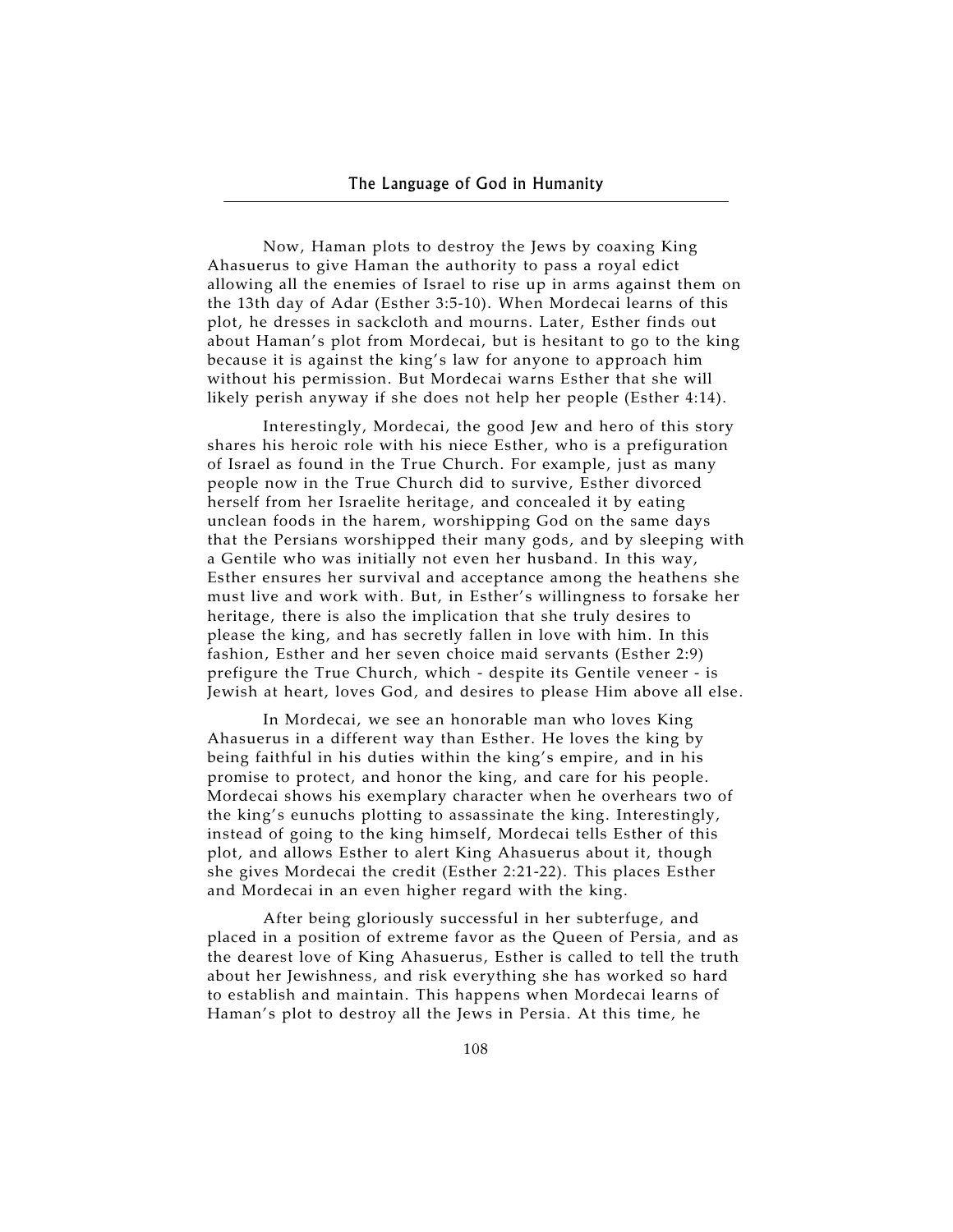again goes to Esther instead of the king, and asks her to plead the case of her unjustly condemned people before the king. To do so, Esther must swallow her fear, and go before the king without a formal summons, which is forbidden and is punishable by death. In this way, Esther behaves as those who are saved, who can go before the King of kings without fear of reprisal because the King loves them, and they love the King, despite their sins.

While the Jews fast and pray on her behalf, Esther goes to King Ahasuerus and is granted his mercy. Then, Esther cunningly invites the evil Haman and King Ahasuerus to her palace apartments to share a banquet for two days in a row. However, after they drink wine together on the second day, Esther reveals that she is a Jewess, and tells how Haman has plotted to destroy the Jews. Note here how Esther shares a banquet with the good King Ahasuerus and the evil Haman for two days. This echoes the 2000-year period allotted for the Church Age, which closed in the year 2000. In fact, we are now in the Last Day, and Yahshua is coming soon! Despite this, however, God has granted mankind an additional period of Grace for His mercy to be given, and His Will to be carried out in history. This additional Grace period will last until the start of the Great Tribulation, which will come before Christ's Millennial Kingdom becomes a reality. One of the prophecies that foretell when Yahshua the Bridegroom will be delayed is the Parable of the Ten Virgins. This delay is also discussed at length in Book Four, "The Language of God in Prophecy," Chapter 8.

Now, because Mordecai alerts Esther of the plot to kill the king, and then later asks her to appeal to the king to save her people from certain destruction, these two related people share an interesting allegorical role that reveals a startling truth. This is the fact that there are two spiritual houses of Israel, as can be seen allegorically in the behavior of one avowed Jew, and one heathenized Jewess. These are the House of Judah, and the House of Israel, or Ephraim. Both of these houses are filled with believers in the same God, and both see a need for a Messiah, though those in the House of Judah are Jews and Messianics seeking an earthly and spiritual kingdom, while those in Israel/Ephraim are Gentiles and faithful Lost Israelites seeking the heavenly kingdom within.

In the roles of Mordecai and Esther, several truths that pertain to the Church Age emerge, especially during the End Times.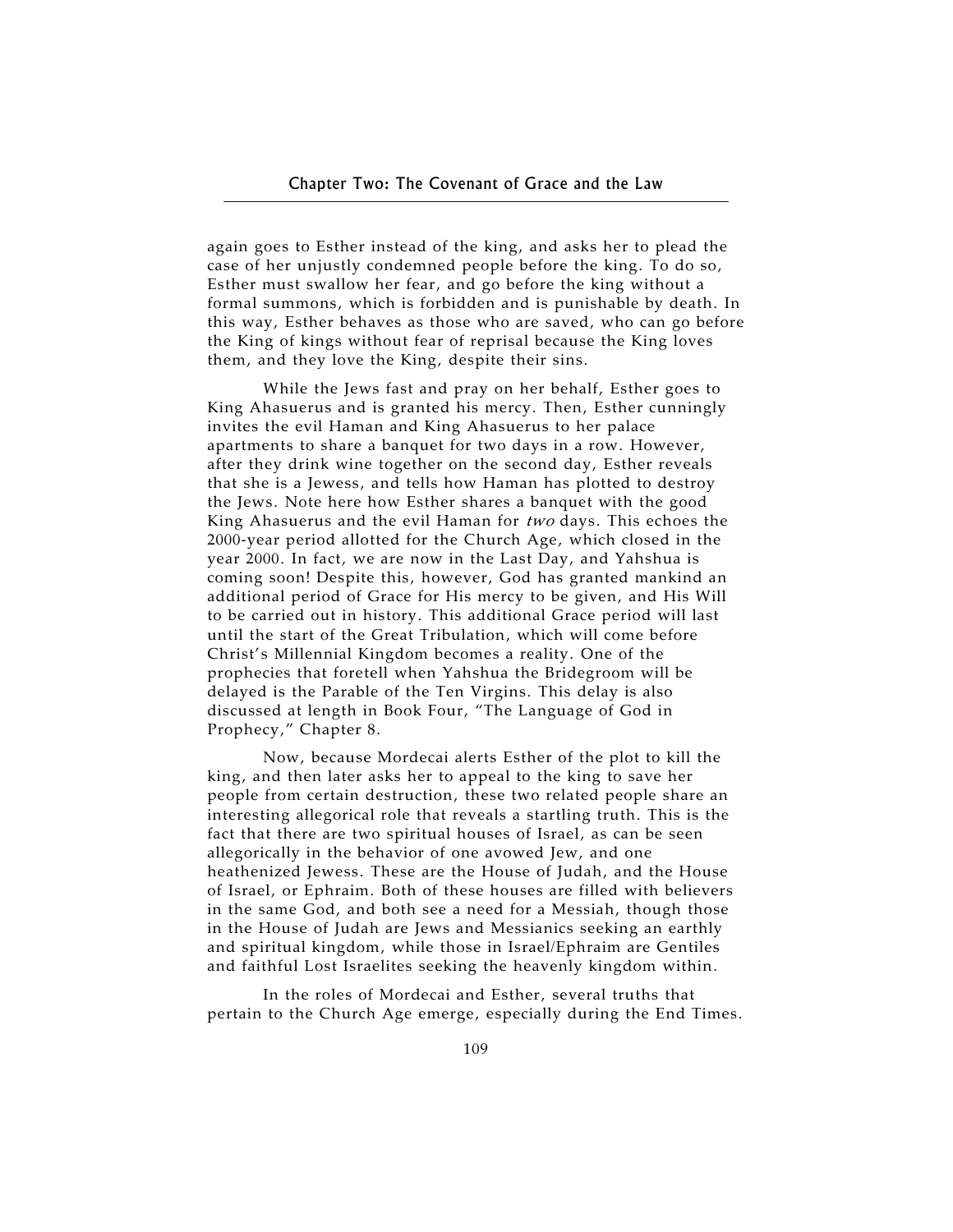First of all, in Mordecai we allegorically see Yahshua's Spirit alerting His beloved children of impending danger, and then we see God the Father providing a means of escape for them. Secondly, on an even deeper scale, we can see that Mordecai and Esther represent the Two House Church, or congregation consisting of Judah (as Mordecai) and Ephraim (as Esther). Furthermore, we can see that these two Houses are being called to work together. In fact, one day soon they will be forced to unite, and help one another during one of the darkest moments in human history - the time of the Great Tribulation. That time is very near, and this book series is a product of God's Spirit moving to unite these warring factions of Christ's invisible Kingdom, and to prepare them to fight the coming battle against the Antichrist.

Sadly, a large portion of this united Two House Church will be on Earth to fight that coming battle to its conclusion. They will be on Earth because they are left behind in the Rapture. Of the billions of avowed Christians in the world today, perhaps only a few hundred million faithful believers have set themselves apart from the apostate churches and will be spared the plagues of that terrible time via the Rapture (Rev. 3:10; 4:1-2). Nonetheless, this event will serve to awaken many apostates from their sinful slumber. These Tribulation Saints will fight the Antichrist, many will be martyred, and all of them will be resurrected to join Christ's conquering army before the Battle of Armageddon (Rev. 19:11-15).

Interestingly, after the Rapture, the Jews living in Israel will be like the small portion of Jews who faithfully returned to the Promised Land before the events in Esther, even though doing so meant forsaking their property and high standing in Persia, and instead enduring privation and toil in Israel in order to do God's Will. Likewise, many Jews had to leave everything they had behind in order to move to Israel, and build a new life for themselves far from their exilic homes among the Gentiles.

This exploration of the allegorical messages in Esther reveals that Esther actually is a prophetic book with a message that was to remain hidden until this era, which is just before the time of Jacob's Trouble that it defines, and the subsequent coming of the King of kings that it promises. This coming of Yahshua as King can be seen in the triumphant figure of Mordecai, who is dressed with the colors, and regalia of the coming princely Messiah: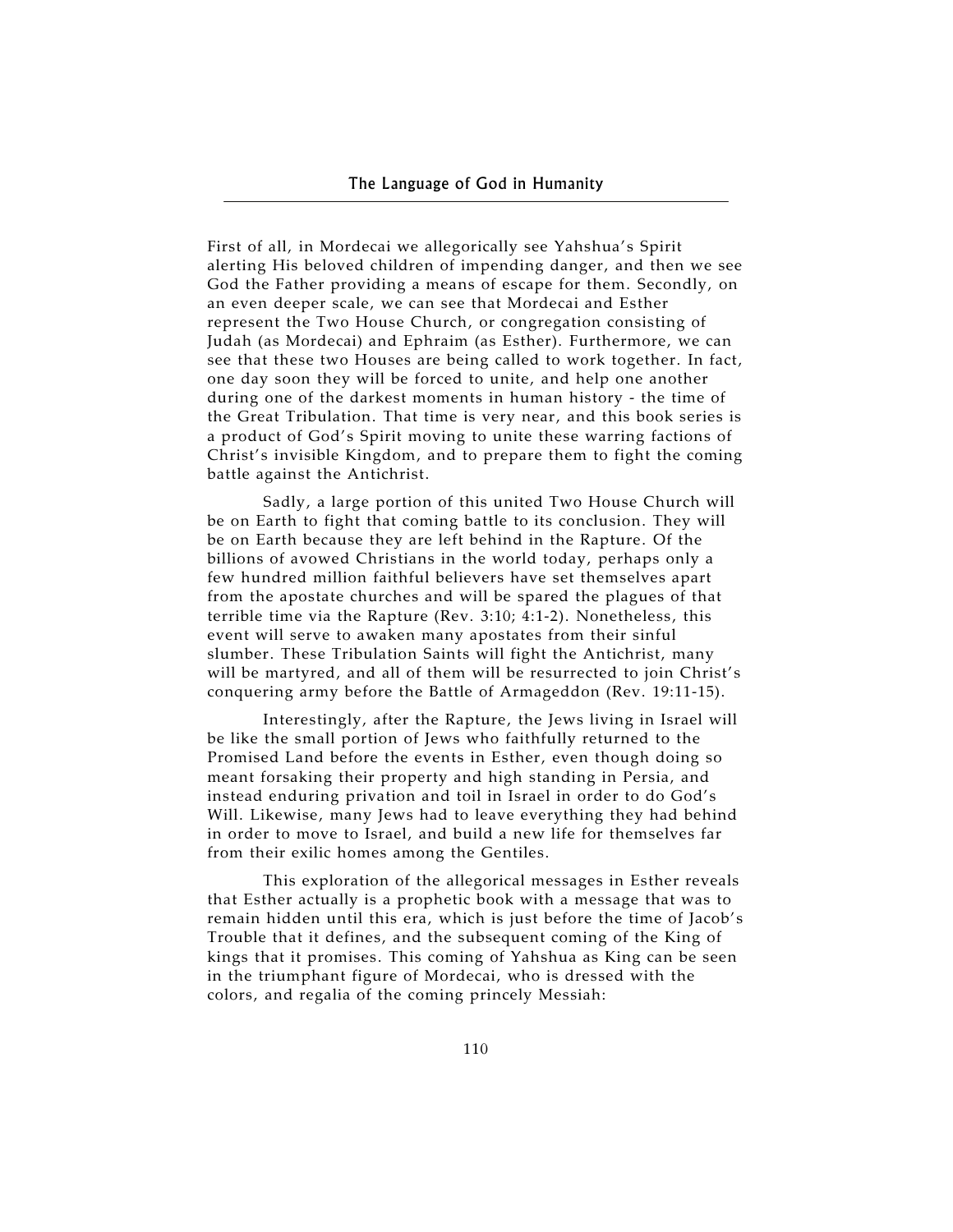"So Mordecai went out from the presence of the king in royal apparel of blue and white, with a great crown of gold and a garment of fine linen and purple; and the city of Shushan rejoiced and was glad." - Esther 8:15 (NKJ)

Just as Yahshua is depicted in a blue thread among the white ones making up the tassels on a prayer shawl, or Tallit, Mordecai is first dressed in blue and white like an Israelite priest and Persian prince, and then has purple and gold draped over this to show his elevation to the status of Vizier of the king. As the new Vizier, Mordecai took the place of the evil Haman, just as Christ will one day take the place now unlawfully held by Satan as the evil ruler of this dark world.

Indeed, our current world is full of lovers of pleasure like the Jews who stayed in Persia, rather than lovers of God like the faithful remnant of Jews who returned to Israel to rebuild Jerusalem and the Temple. They therefore will be left behind to fight the battle against the Antichrist. Sadly, however, unlike the victorious Jews who suffered few losses from their battle with their enemies in ancient Persia, the Tribulation Saints will almost lose this coming modern war, and will suffer greatly until Christ intervenes with His army of angels and saints, and saves the day with His "glorious appearing" (Titus 2:13).

#### *Chanukah: Tied to the Millennial Kingdom and Eternity*

The second Feast of Israel instituted after the giving of the Law was Chanukah, and it was first celebrated when Israel was freed from foreign oppression under the leadership of the Maccabees. Like Purim, Chanukah also commemorates victory over tyranny, and God's miraculous provision for His people. It is an eight-day feast that begins on the 25th day of the 9th month called Kislev, which can fall from late November through late December every year. This date is interesting because the Christian celebration of Christ's birthday falls on the 25th day of December - the month corresponding to Kislev on the Jewish calendar. Fascinatingly, two main events in the coming of our Messiah coincide with Chanukah. As shown in Book One, Yahshua was likely conceived in His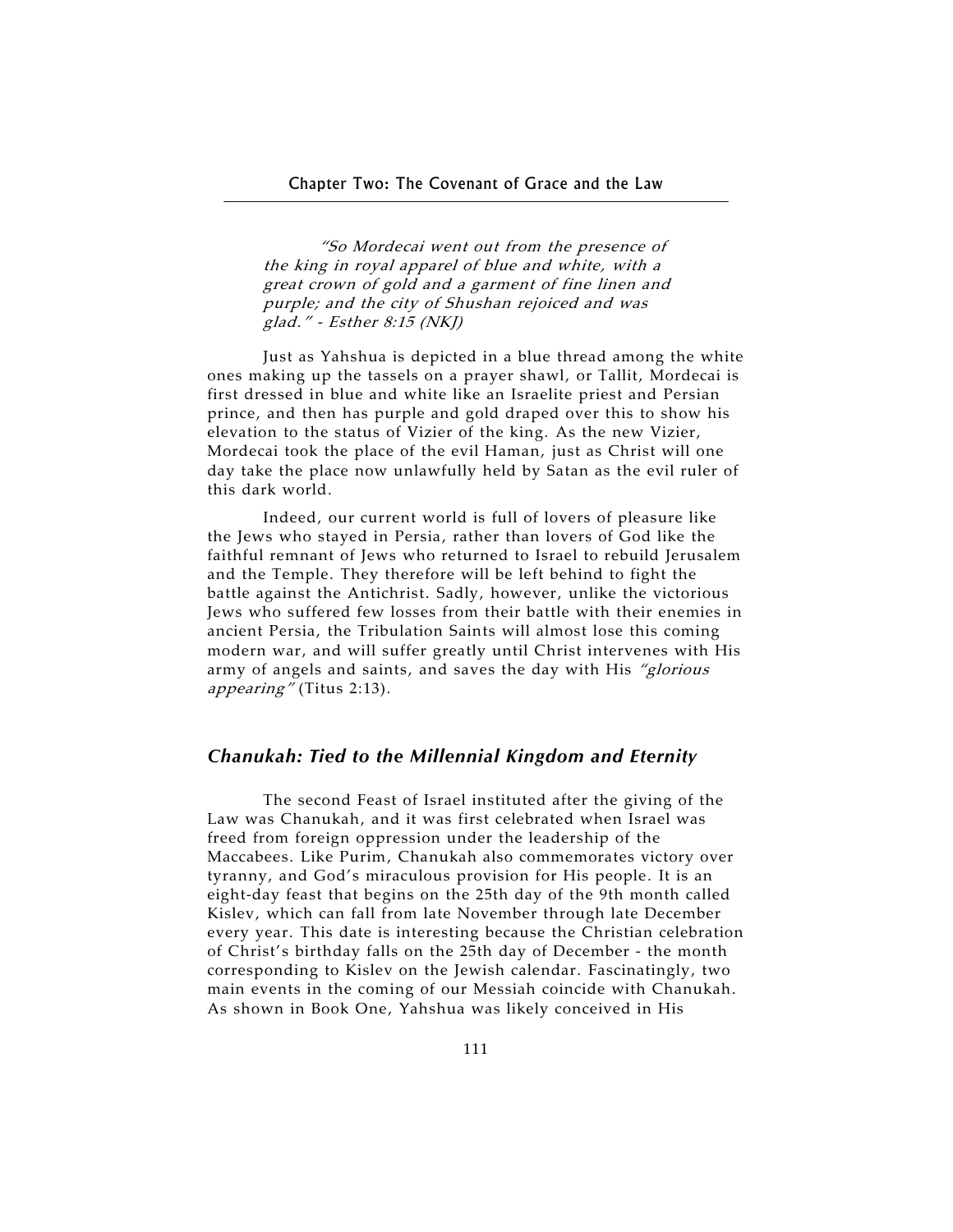mother Miriam's womb during Chanukah in 4 BC. In addition, the Magi who came to worship Yahshua likely found Him as a small toddler living in a house in Bethlehem on December 25th, which fell during Chanukah in 2 BC.

At the time of the actual events celebrated every Chanukah, the King of Syria named Antiochus Epiphanes controlled the Seleucid Empire. Antiochus Epiphanes ruled from 175 to 164 BC, during which time he invaded Jerusalem, and desecrated the Second Temple mount by erecting the "abomination that causes desolation" - a pagan statue of the false god Zeus. He further desecrated the Temple by sacrificing swine on a Pagan altar erected within the Temple court, and dedicated to Zeus.

As a Hellenist, Antiochus tried to force the Jews in Israel to abandon their religious beliefs and festivals under pain of death, and to embrace a Greco-Roman way of life. However, the Jews soon united under the leadership of Judah the Maccabee, rebelled against Antiochus, and defeated him to found Israel's Hasmonean Dynasty. Soon after Judah's defeat of Antiochus, the priests of Israel tore down the Pagan altar, and destroyed the statue of Zeus in the Temple area in Jerusalem. They then cleansed the Temple, built a new altar dedicated to Yahweh, and re-lit the golden Menorah inside the newly dedicated sanctuary. However, there was a shortage of oil in the realm due to the war, so there was only one day's worth of oil to fuel the seven lamps of the Menorah. Nonetheless, the Temple Menorah's flames continued to burn for eight days on that one day's worth of oil, at which time new oil was found. Afterward, the nine-branched Chanukiah was created to commemorate this miraculous event.

Due to these facts, Chanukah is much more than a festival of light. First and foremost, it is a celebration that reinforces the spiritual need to remain separate from the carnal world, and resist its warped values. Secondly, it celebrates all light as a symbol of the light of Yah's truth, just as the Chanukiah is a symbol of divine light. In addition, Yahshua was likely conceived in Miriam's womb during Chanukah week in 4 BC, and He was likely first worshipped, and recognized as a king by the Magi from Parthia on December 25th of 2 BC. For more information about this, read Book One: "The Language of God in the Universe," or my essays: "Where is Christ in Christmas?" and "The Divine Timing of the Celestial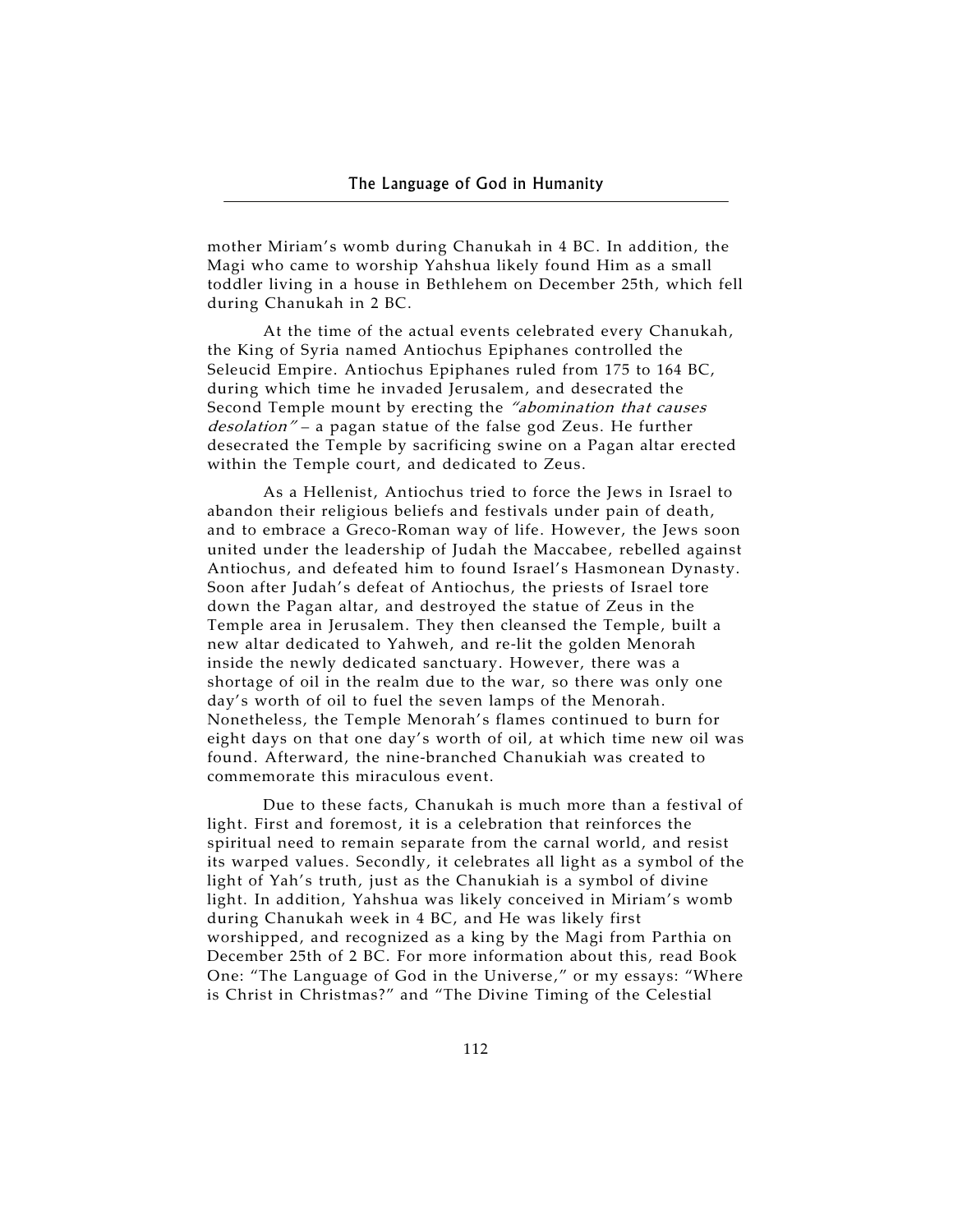Signs at Christ's Birth," published in the "Free Articles" section of my Pillar of Enoch Ministry web site at http://pillar-of-enoch.com.

Now, since two major events in Christ's First Advent are likely tied to Chanukah, it is logical to conclude that Chanukah has a prophetic and messianic significance that the Jews of Christ's day missed, but the Gentile converts to Christianity did not. In fact, this is likely why Christians celebrate Christ's birthday at Christmas instead of during the Feast of Tabernacles or Sukkot. This supposition is supported by the fact that the first day of Chanukah and Christmas are both on the 25th day of their respective months, and both celebrate the coming of a messiah, the setting up of his kingdom, and the revealing of the great light of truth found in that kingdom's temple and citizens. Certainly, the pure light of God was always meant to dispel the darkness of the surrounding nations, and the ancient Kingdom of Israel was always meant to symbolize God's coming kingdom on Earth.

## Fascinatingly, the events surrounding that first Chanukah are also a prophetic window into the future reign of the Antichrist.

Just as Antiochus did, biblical prophecies indicate that the Antichrist will demand that Christians and Jews abandon all outward displays of their faith, and instead worship him and his own twisted New Age religion. Other prophecies suggest that the Antichrist will also desecrate the Third Temple, and Messianic Jews and Tribulation Saints will lead a subsequent worldwide rebellion against him, causing many to suffer death as martyrs. Heavily persecuted, their ultimate victory and deliverance will not occur until they rally under the glorious leadership of Yahshua their Messiah at His coming return. At that moment in history, the true Light of the World will finally rule over a literal kingdom on Earth, and will shine the light of His glorious truth on all who choose to dwell within His kingdom. For this reason, the events surrounding the first Chanukah echo the future setting up of Yahshua's Millennial Kingdom - a kingdom that will never end.

## *The End Time Message of the Book of Ruth*

Ruth was a Moabite widow who married a man of Judah named Boaz during the time of the Judges in Ancient Israel. Though there is no feast day associated with the events in the Book of Ruth,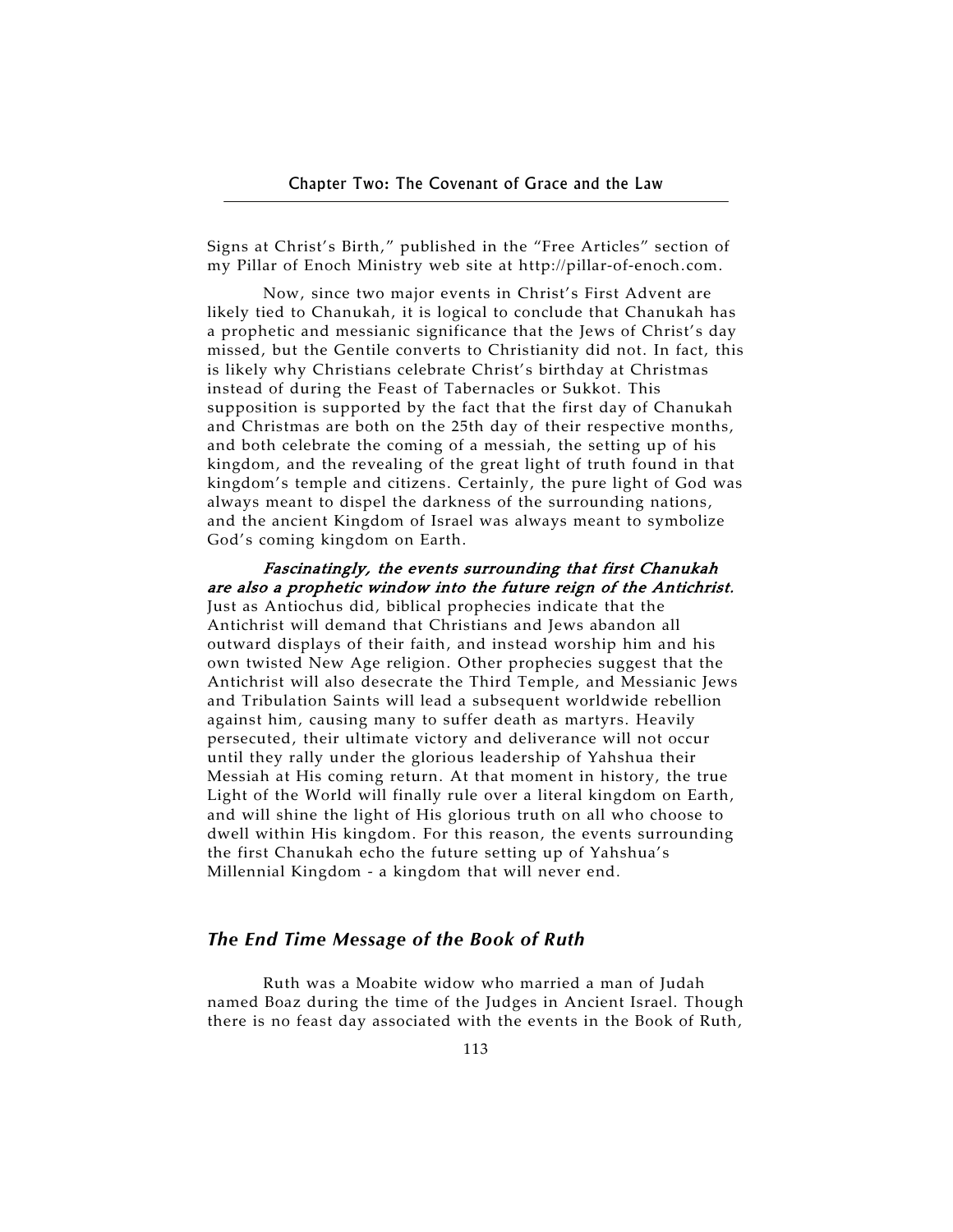it shares something in common with Chanukah and Purim in that it has a major prophetic message for the Gentile Churches in this Last Day. Like Purim and Chanukah, the Book of Ruth also secretly focuses on the True Church's victory over tyranny through Christ. However, to see the godly purpose of this Old Testament story, we need to examine the characters, and events in the Book of Ruth allegorically - using the Language of God. When this is done, the deeper meanings behind the Book of Ruth suddenly become clear.

In fact, though this Bible story never actually mentions God the Father, or prayer, it is filled with symbols directly alluding to both. It therefore serves as an allegorical message to all of Yahweh's faithful pilgrims, who will find both sufferings and blessings wherever they live on Earth, just as Ruth did. This is the underlying theme of the Book of Ruth, and it helps to keep this in mind when reading this delightful story of Yahweh's mercy, and provision for those He loves, whether they are natural-born Israelites like Ruth's mother-in-law Naomi, or adopted members of His eternal kingdom like Ruth.

The story of Ruth begins by introducing the reader to an Israelite man named Elimelech, who moves with his wife Naomi, and two sons to the Gentile land of Moab in an effort to be delivered from a famine in Israel (Ruth 1:1). Subsequently, the two sons marry Moabite women. Then, unexpectedly, Naomi's husband, and both of her sons die, leaving three broken-hearted women in the house without husbands.

Subsequently, since there were no male relatives to provide for her any longer in Moab, Naomi was forced to return to Israel. Before she did, however, she encouraged her son's widows to return to their own families. Though one of these women left after much coaxing, Ruth found she loved her Israelite mother-in-law too much to abandon her. In fact, Ruth's reply to her sad, grieving mother-in law is one of the most beautiful passages in the Bible:

> "But Ruth said: "Entreat me not to leave you, or to turn back from following after you; for wherever you go, I will go; and wherever you lodge, I will lodge; your people shall be my people, and your God, my God." - Ruth 1:16 (NKJ)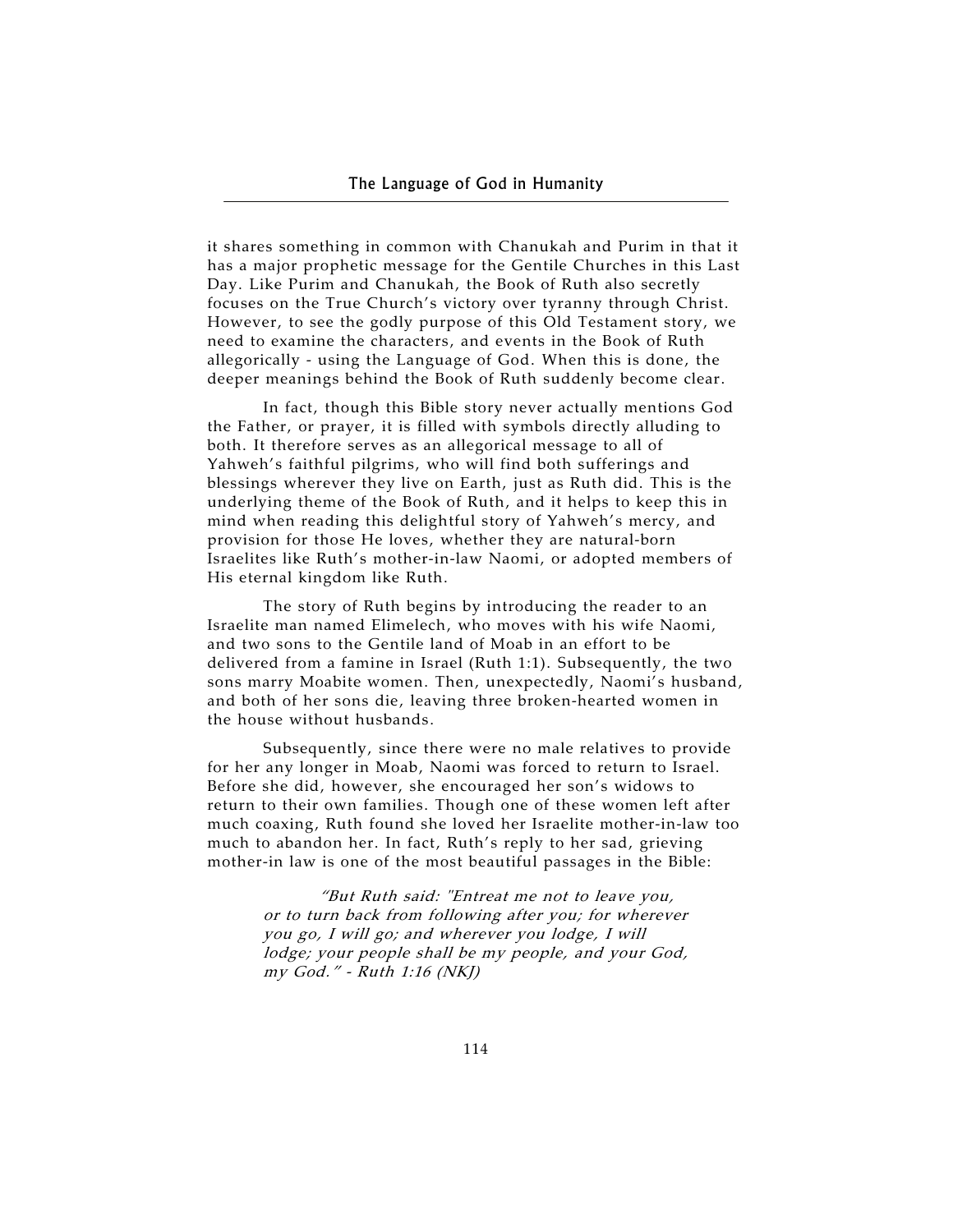In saying this to Naomi, Ruth expressed not only her desire to be adopted as Naomi's daughter, but also her desire to be seen as a full daughter of Israel - one who accepted Yahweh as her one and only God! We can only imagine the inexpressible comfort and joy Ruth's devotion and humility gave to Naomi in her time of suffering, and the strength it gave her to stay alive, and continue with her life, despite the precarious nature of her future without an immediate male relative to support her.

Thereafter, Ruth accompanied the aging Naomi back to her homeland, where they would seek a living from the uncertain charity of others:

> "So Naomi returned from Moab accompanied by Ruth the Moabitess, her daughter-in-law, arriving in Bethlehem as the barley harvest was beginning." - Ruth 1:22 (NIV)

When they arrived in Israel, Naomi and Ruth settled near some barley fields, where Naomi hoped the youthful Ruth would be able to glean enough grain left behind by the harvesters to feed them both. Though it is never stated, it is likely that both Ruth and Naomi prayed that Yahweh would be merciful, and bless Ruth's search for grain with success. This is certainly implied by the narrative, where we are told that - unbeknownst to her - Ruth asks, and is allowed to glean from the field of Naomi's wealthy kinsman Boaz. Fortuitously, by the time this occurs, Boaz has heard all about Naomi's plight, and Ruth's selflessness through local gossip. As a result, Boaz is favorably disposed toward Ruth when he finds her gleaning in his fields:

> "So Boaz said to Ruth, 'My daughter… don't go away from here. Stay here with my servant girls… and follow along after the girls. I have told the men not to touch you…' At this, she bowed down with her face to the ground. She exclaimed, 'Why have I found such favor in your eyes that you notice me -- a foreigner?' Boaz replied, 'I've been told all about what you have done for your mother-in-law since the death of your husband -- how you left your… homeland and came to live with a people you did not know before… May you be richly rewarded by the LORD, the God of Israel (Yahweh, the Elohim of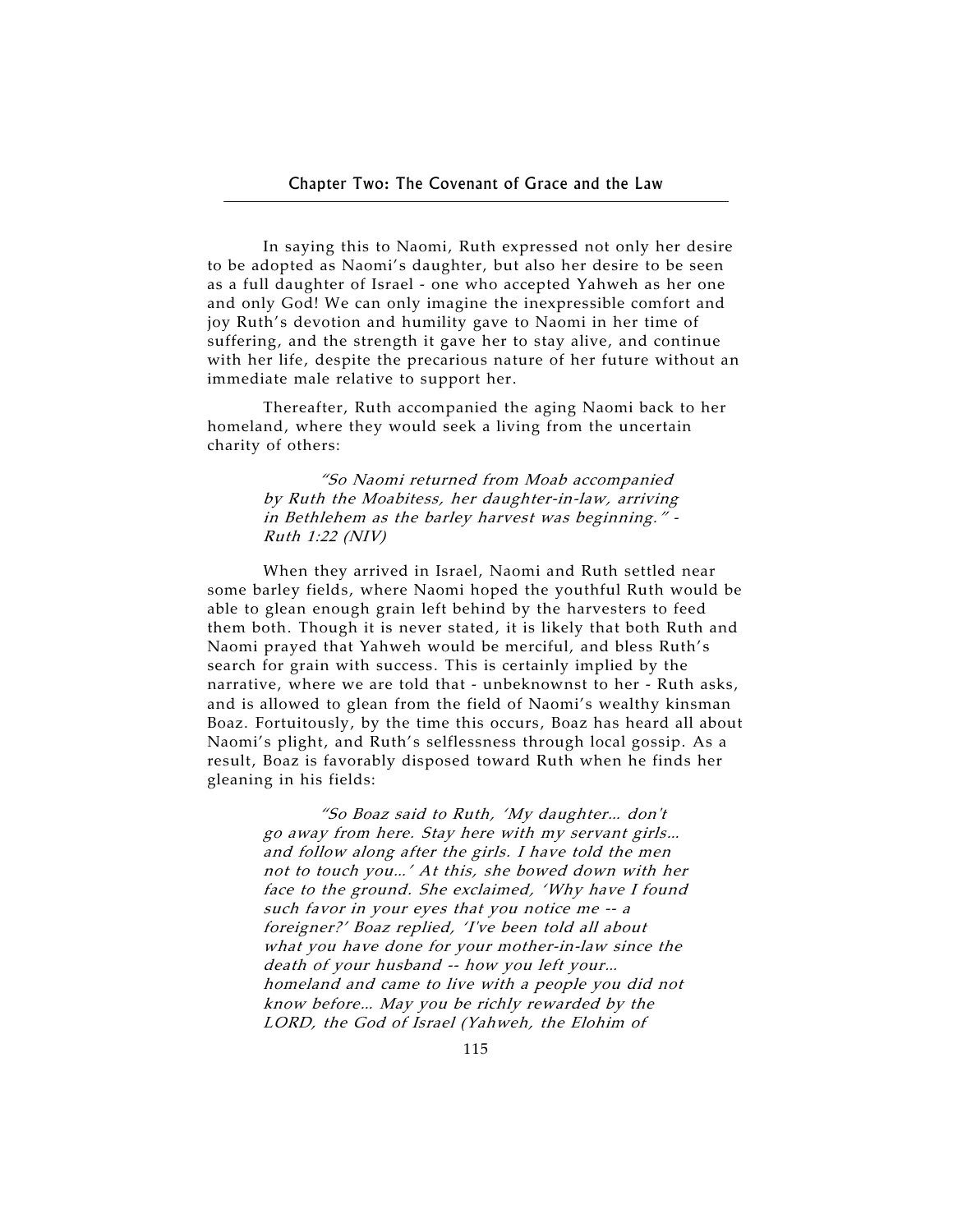Israel), under whose wings you have come to take refuge.'" - Ruth 2:8-12 (NIV)

Boaz's gentlemanly response to Ruth shows the man's kind, loving, and merciful character, making him a type of Christ. In the same manner, Ruth's humble reply to Boaz's generosity as she bows before him reflects her own humble and virtuous nature, and her connection to the True Church:

> "'May I continue to find favor in your eyes, my lord,' she said. 'You have given me comfort and have spoken kindly to your servant -- though I do not have the standing of one of your servant girls.'" - Ruth 2:13 (NIV)

Here, Ruth shows Boaz that she is not just a woman of character, but also a humble woman who realizes the blessed position of the Israelites in God's eyes. What follows after this is a bit mystifying because the custom of marrying the widow of a family member is not an accepted part of Western culture. However, it was a common practice in ancient times, and was done to ensure that the dead relative's family would not lose his property, and that he and his descendents would have a lasting legacy. The male relative who was responsible for marrying the widow was called the Kinsman Redeemer. In Chapter Eleven, this interesting familial role is discussed in depth in relation to Christ.

Now, since Naomi was getting old, and could die at any time, she wanted to ensure that Ruth would continue to be provided for. She therefore asked Ruth to beautify herself, then go to Boaz after the harvest feast, and lie down at his feet. This symbolic gesture allegorically conveys the idea that Ruth is seeking marriage to her Kinsman-Redeemer so that she might be able to share in the heritage of her deceased husband.

Interestingly, though Boaz was not the first in line to be a Kinsman-Redeemer to the Israelite woman named Naomi, he chose to take on this role after Ruth beseeched him to. Much is implied by what follows, for though Boaz is delighted to find Ruth at his feet, and vows to help her, he first does as the Law requires, and seeks out Naomi's closest male next of kin. When he locates him, Boaz calls a meeting of the town elders, and publicly asks this relative to marry Ruth, who is not only the widow of an Israelite man, but also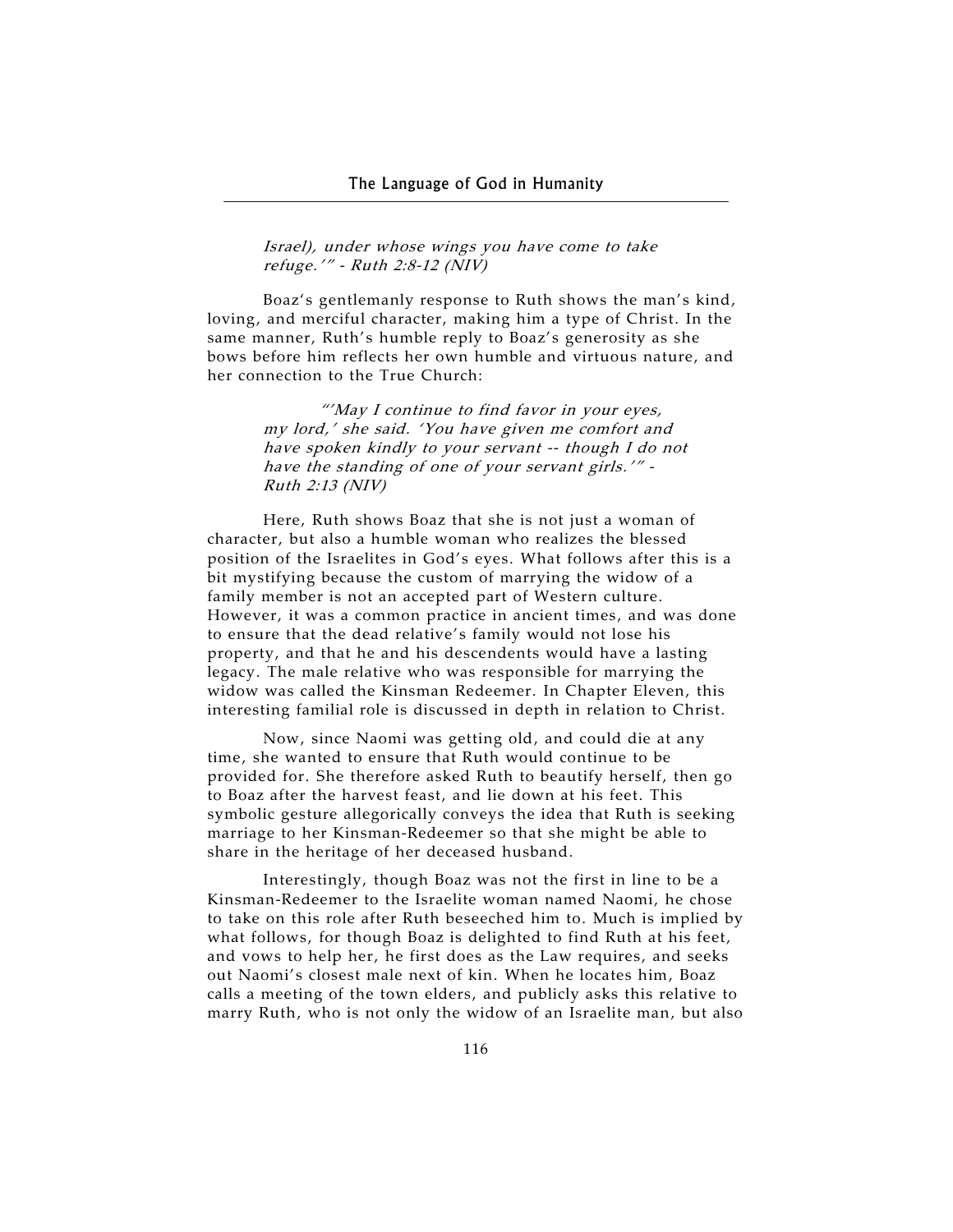symbolically serves as Naomi's handmaiden. The other man, however, refuses because he already has a wife and children, and does not want to jeopardize their inheritance.

His moral and social obligations satisfied, Boaz then does as he vowed, and marries Ruth. When Boaz does so, he redeems her from the curses of widowhood, and barrenness, just as Yahshua will one day redeem the True Church. The fact that Boaz is able to marry Ruth implies that he may be single, or a childless widower, as having one wife was the accepted practice at this time in Israel's history. After they marry, Boaz and Ruth become the parents of Obed, who becomes the father of Jesse, the father of King David. Hence, Ruth the Moabitess was reckoned in the bloodline of Christ!

Besides showing that Christ shares blood with Gentiles, as well as Israelites, the story of Ruth and Boaz is an allegory about the salvation of the Gentiles through their New Covenant with Christ. It also sets an example showing how all true believers should be loved and accepted as full members of God's Kingdom, regardless of their race, or cultural origins. This can be seen in the names and situations of the main characters in the story. For example, Naomi is married to a man of Judah named Elimelech. Translated from Hebrew into English, this name literally means: "God is King!" Elimelech therefore represents Yahweh, or Yahshua in His Preincarnate state.

Carrying this analogy forward, this implies that Naomi represents the United Kingdom of Israel, while her two sons signify the future of Israel as two divided kingdoms: Israel and Judah. Naomi's sons Mahlon and Chilion have even more of a story to tell, for they marry Moabite foreigners instead of Israelite women. Furthermore, they have names that imply that they are sickly and weak, just as the divided kingdoms of Judah and Israel were spiritually weak, and gradually abandoned the worship of the one true God Yahweh in favor of the false worship of the foreign, demonic gods of Moab and Phoenicia.

Fascinatingly, both of these weak sons die, just as the kingdoms of Judah and Israel were eventually destroyed. In addition, Ruth, the childless Moabite widow of one of Naomi's sons stays with Naomi, showing that some Gentiles would learn to be faithful to the God of Israel, and would thereby suffer Israel's fate, as well as be blessed by, and eventually counted as Israel. The